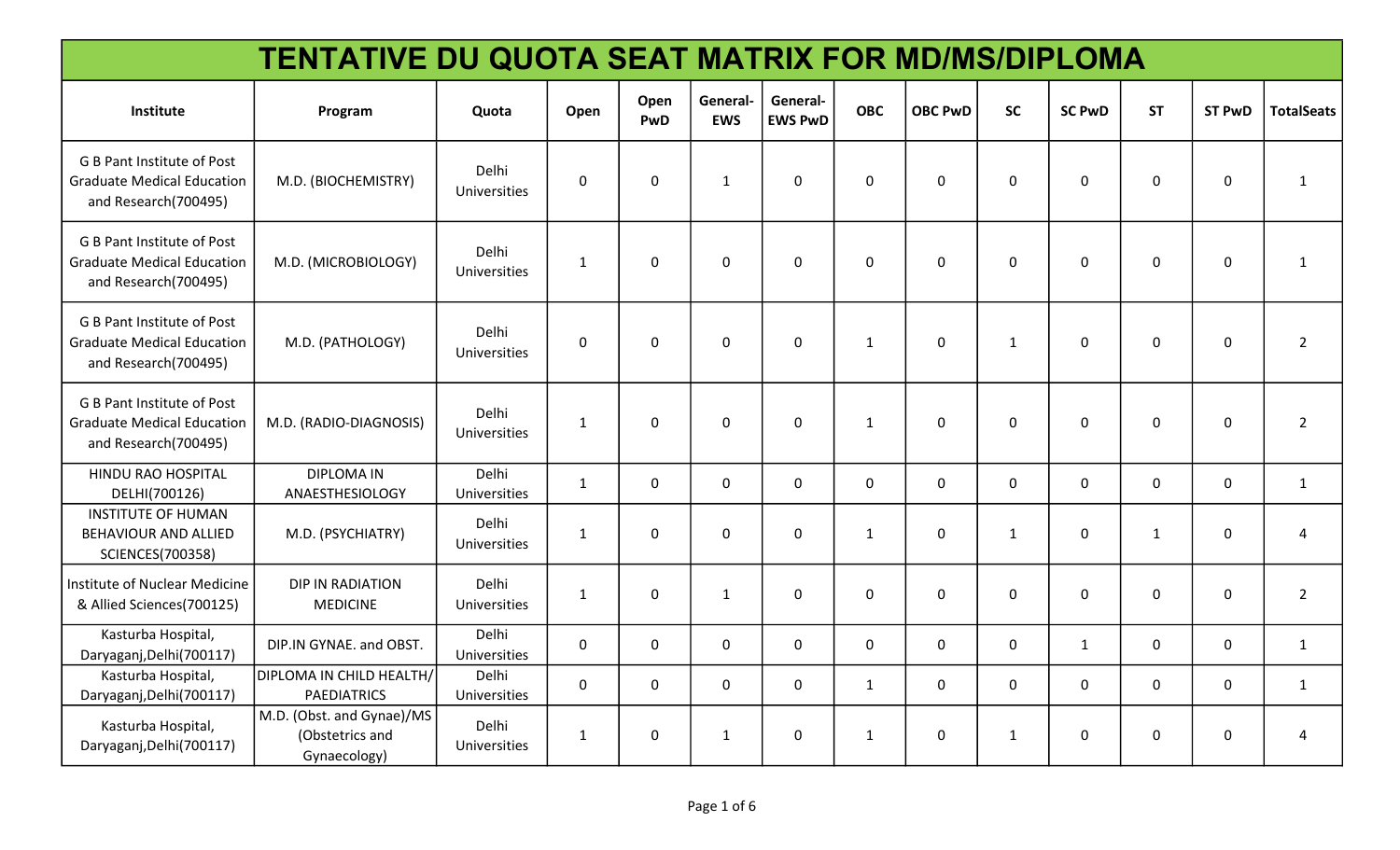| <b>TENTATIVE DU QUOTA SEAT MATRIX FOR MD/MS/DIPLOMA</b> |                                                                                                       |                                     |                |              |                       |                            |                |                |                |               |              |               |                   |
|---------------------------------------------------------|-------------------------------------------------------------------------------------------------------|-------------------------------------|----------------|--------------|-----------------------|----------------------------|----------------|----------------|----------------|---------------|--------------|---------------|-------------------|
| Institute                                               | Program                                                                                               | Quota                               | Open           | Open<br>PwD  | General<br><b>EWS</b> | General-<br><b>EWS PwD</b> | <b>OBC</b>     | <b>OBC PwD</b> | <b>SC</b>      | <b>SC PwD</b> | <b>ST</b>    | <b>ST PwD</b> | <b>TotalSeats</b> |
| Lady Hardinge Medical<br>College(700118)                | M.D. (ANAESTHESIOLOGY)                                                                                | <b>Delhi</b><br><b>Universities</b> | 3              | 0            | $\mathbf{1}$          | 0                          | $\mathbf{1}$   | 0              | $\mathbf{1}$   | 0             | 0            | 0             | 6                 |
| Lady Hardinge Medical<br>College(700118)                | M.D. (BIOCHEMISTRY)                                                                                   | Delhi<br>Universities               | $\mathbf{1}$   | $\mathbf 0$  | 0                     | 0                          | $\mathbf{1}$   | 0              | $\mathbf 0$    | 0             | $\mathbf 0$  | 0             | $2^{\circ}$       |
| Lady Hardinge Medical<br>College(700118)                | M.D. (DERM., VENE. and<br>LEPROSY)/<br>(DERMATOLOGY)/(SKIN and<br>VENEREAL<br>DISEASES)/(VENEREOLOGY) | Delhi<br><b>Universities</b>        | $\mathbf{1}$   | 0            | $\mathbf{1}$          | $\mathbf{0}$               | $\mathbf{1}$   | $\mathbf 0$    | $\mathbf 0$    | $\mathbf 0$   | 0            | 0             | 3                 |
| Lady Hardinge Medical<br>College(700118)                | M.D. (FORENSIC MEDICINE)                                                                              | Delhi<br>Universities               | $\mathbf{1}$   | $\mathbf{0}$ | 0                     | 0                          | $\mathbf{1}$   | 0              | 0              | $\mathbf{0}$  | 0            | 0             | $2^{\circ}$       |
| Lady Hardinge Medical<br>College(700118)                | M.D. (GENERAL MEDICINE)                                                                               | Delhi<br>Universities               | $\overline{2}$ | $\mathbf{1}$ | $\mathbf{1}$          | 0                          | $\overline{3}$ | $\mathbf 0$    | $\overline{2}$ | $\mathbf 0$   | $\mathbf{1}$ | 0             | 10                |
| Lady Hardinge Medical<br>College(700118)                | M.D. (MICROBIOLOGY)                                                                                   | Delhi<br>Universities               | $\overline{2}$ | 0            | 0                     | 0                          | $\mathbf{1}$   | 0              | $\mathbf 0$    | 0             | $\mathbf 0$  | 0             | 3                 |
| Lady Hardinge Medical<br>College(700118)                | M.D. (Obst. and Gynae)/MS<br>(Obstetrics and<br>Gynaecology)                                          | Delhi<br>Universities               | 3              | $\mathbf{1}$ | 0                     | 0                          | 3              | 0              | $\mathbf{1}$   | $\mathbf 0$   | $\mathbf{1}$ | 0             | 9                 |
| Lady Hardinge Medical<br>College(700118)                | M.D. (PAEDIATRICS)                                                                                    | <b>Delhi</b><br><b>Universities</b> | 5              | $\mathbf{1}$ | $\mathbf{1}$          | 0                          | 4              | 0              | $\overline{2}$ | $\mathbf 0$   | 1            | 0             | 14                |
| Lady Hardinge Medical<br>College(700118)                | M.D. (PATHOLOGY)                                                                                      | Delhi<br>Universities               | $\mathbf{1}$   | $\mathbf{1}$ | $\mathbf{1}$          | 0                          | $\mathbf{1}$   | 0              | $\mathbf 0$    | $\mathbf 0$   | $\mathbf{1}$ | 0             | 5                 |
| Lady Hardinge Medical<br>College(700118)                | M.D. (PHYSIOLOGY)                                                                                     | Delhi<br>Universities               | $\mathbf{1}$   | 0            | 0                     | 0                          | $\mathbf{1}$   | 0              | 0              | $\mathbf 0$   | $\mathbf{1}$ | 0             | $\mathbf{3}$      |
| Lady Hardinge Medical<br>College(700118)                | M.D. (PREVENTIVE and<br>SOCIAL MEDICINE)/<br><b>COMMUNITY MEDICINE</b>                                | Delhi<br>Universities               | $\mathbf{1}$   | $\pmb{0}$    | $\mathbf{1}$          | 0                          | $\mathbf{1}$   | 0              | 0              | $\mathbf 0$   | 1            | 0             | 4                 |
| Lady Hardinge Medical<br>College(700118)                | M.D. (PSYCHIATRY)                                                                                     | Delhi<br>Universities               | $\mathbf{1}$   | $\mathbf{1}$ | $\mathbf{1}$          | 0                          | $\mathbf{1}$   | $\mathbf 0$    | 0              | $\mathbf 0$   | $\mathbf 0$  | 0             | 4                 |
| Lady Hardinge Medical<br>College(700118)                | M.D. (RADIO-DIAGNOSIS)                                                                                | Delhi<br>Universities               | $\mathbf 0$    | $\mathbf 0$  | $\mathbf{1}$          | 0                          | $\mathbf{1}$   | $\mathbf 0$    | $\mathbf{1}$   | $\mathbf 0$   | $\mathbf{1}$ | 0             | 4                 |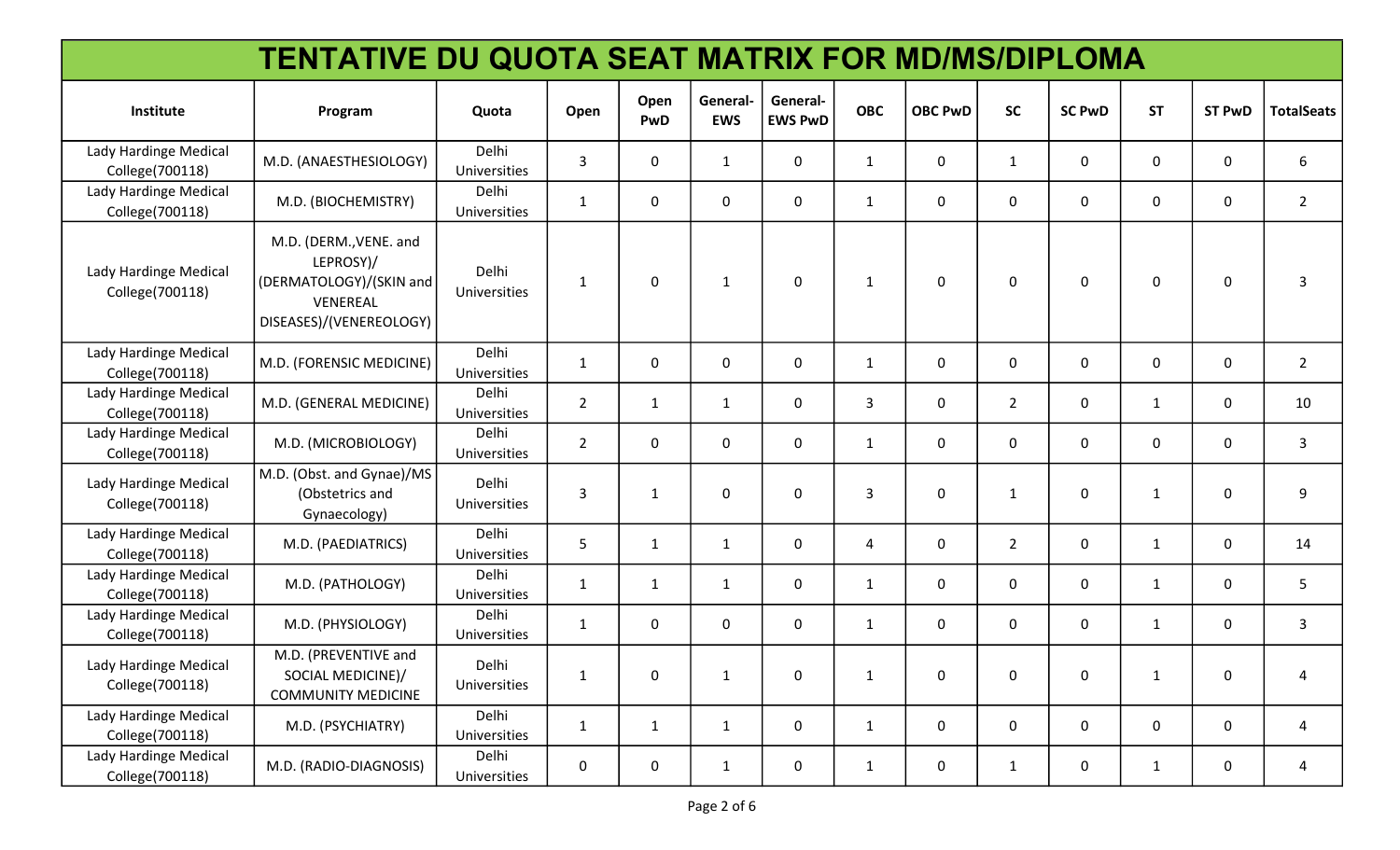| <b>TENTATIVE DU QUOTA SEAT MATRIX FOR MD/MS/DIPLOMA</b> |                                                                                                       |                              |                |              |                        |                            |                |                |                |               |              |               |                   |
|---------------------------------------------------------|-------------------------------------------------------------------------------------------------------|------------------------------|----------------|--------------|------------------------|----------------------------|----------------|----------------|----------------|---------------|--------------|---------------|-------------------|
| Institute                                               | Program                                                                                               | Quota                        | Open           | Open<br>PwD  | General-<br><b>EWS</b> | General-<br><b>EWS PwD</b> | <b>OBC</b>     | <b>OBC PwD</b> | <b>SC</b>      | <b>SC PwD</b> | <b>ST</b>    | <b>ST PwD</b> | <b>TotalSeats</b> |
| Lady Hardinge Medical<br>College(700118)                | M.S. (E.N.T.)                                                                                         | Delhi<br>Universities        | $\overline{2}$ | $\mathbf 0$  | $\mathbf 0$            | $\mathbf 0$                | $\mathbf 0$    | $\overline{0}$ | $\mathbf 0$    | $\mathbf 0$   | $\mathbf 0$  | $\mathbf 0$   | $2^{\circ}$       |
| Lady Hardinge Medical<br>College(700118)                | M.S. (GENERAL SURGERY)                                                                                | Delhi<br>Universities        | $\overline{3}$ | $\mathbf 0$  | $\mathbf 0$            | 0                          | $\overline{2}$ | $\mathbf 0$    | $\mathbf{1}$   | $\mathbf 0$   | $\mathbf{1}$ | 0             | 7 <sup>1</sup>    |
| Lady Hardinge Medical<br>College(700118)                | M.S. (OPHTHALMOLOGY)                                                                                  | Delhi<br>Universities        | $\mathbf 0$    | $\mathbf 0$  | $\mathsf{O}$           | $\mathbf 0$                | $\mathbf{1}$   | $\mathbf 0$    | $\mathbf{1}$   | $\mathbf 0$   | $\mathbf{1}$ | 0             | 3 <sup>1</sup>    |
| Lady Hardinge Medical<br>College(700118)                | MD/MS (Anatomy)                                                                                       | Delhi<br>Universities        | $\mathbf{1}$   | $\mathbf{1}$ | $\mathbf 0$            | $\mathbf{0}$               | $\mathbf{1}$   | $\mathbf 0$    | $\mathbf 0$    | $\mathbf 0$   | $\mathbf{0}$ | 0             | $\mathbf{3}$      |
| Maulana Azad Medical<br>College(700119)                 | M.D. (ANAESTHESIOLOGY)                                                                                | Delhi<br>Universities        | 5 <sup>1</sup> | $\mathbf{1}$ | $\mathbf{1}$           | $\mathbf{0}$               | $\overline{3}$ | $\mathbf 0$    | 1              | $\mathbf 0$   | $2^{\circ}$  | 0             | 13                |
| Maulana Azad Medical<br>College(700119)                 | M.D. (BIOCHEMISTRY)                                                                                   | Delhi<br>Universities        | $\overline{2}$ | $\Omega$     | $\mathbf 0$            | $\mathbf{0}$               | $\mathbf{1}$   | $\mathbf 0$    | $\mathbf{1}$   | $\mathbf 0$   | $\mathbf{1}$ | $\mathsf{O}$  | 5                 |
| Maulana Azad Medical<br>College(700119)                 | M.D. (DERM., VENE. and<br>LEPROSY)/<br>(DERMATOLOGY)/(SKIN and<br>VENEREAL<br>DISEASES)/(VENEREOLOGY) | Delhi<br>Universities        | $\mathsf 0$    | $\mathbf{1}$ | $\mathbf 0$            | $\mathbf 0$                | $\mathbf 0$    | $\mathbf 0$    | $\mathbf 0$    | $\mathbf 0$   | $\mathbf{1}$ | 0             | $\overline{2}$    |
| Maulana Azad Medical<br>College(700119)                 | M.D. (FORENSIC MEDICINE)                                                                              | Delhi<br>Universities        | $\mathbf{1}$   | $\mathbf 0$  | $\mathbf 0$            | $\mathbf 0$                | $\mathbf{1}$   | $\mathbf 0$    | $\mathbf{1}$   | $\mathbf 0$   | $\mathbf 0$  | $\mathbf 0$   | $\mathbf{3}$      |
| Maulana Azad Medical<br>College(700119)                 | M.D. (GENERAL MEDICINE)                                                                               | Delhi<br>Universities        | 5 <sup>5</sup> | $\mathbf 0$  | $\mathbf{1}$           | $\mathbf 0$                | $\overline{3}$ | $\overline{0}$ | $\mathbf{1}$   | $\mathbf 0$   | $\mathbf{1}$ | $\mathbf 0$   | 11                |
| Maulana Azad Medical<br>College(700119)                 | M.D. (MICROBIOLOGY)                                                                                   | Delhi<br>Universities        | $\mathbf{1}$   | $\mathbf 0$  | $\mathbf{1}$           | 0                          | $\mathbf{1}$   | 0              | $\mathbf{1}$   | $\mathbf 0$   | $\mathbf{1}$ | 0             | 5                 |
| Maulana Azad Medical<br>College(700119)                 | M.D. (Obst. and Gynae)/MS<br>(Obstetrics and<br>Gynaecology)                                          | <b>Delhi</b><br>Universities | $\overline{3}$ | $\mathbf 0$  | $\mathbf{1}$           | $\Omega$                   | $\overline{3}$ | $\mathbf 0$    | $\overline{2}$ | $\mathbf 0$   | $\mathbf{1}$ | $\mathbf 0$   | 10                |
| Maulana Azad Medical<br>College(700119)                 | M.D. (PAEDIATRICS)                                                                                    | Delhi<br>Universities        | 3              | $\mathbf{1}$ | $\mathbf{1}$           | 0                          | $\overline{3}$ | 0              | $\overline{2}$ | $\mathbf 0$   | $\mathbf{1}$ | 0             | 11                |
| Maulana Azad Medical<br>College(700119)                 | M.D. (PATHOLOGY)                                                                                      | Delhi<br>Universities        | $\overline{2}$ | $\mathbf 0$  | 0                      | 0                          | $\mathbf{1}$   | 0              | $\mathbf{1}$   | $\mathbf 0$   | $\mathbf 0$  | 0             | $\overline{4}$    |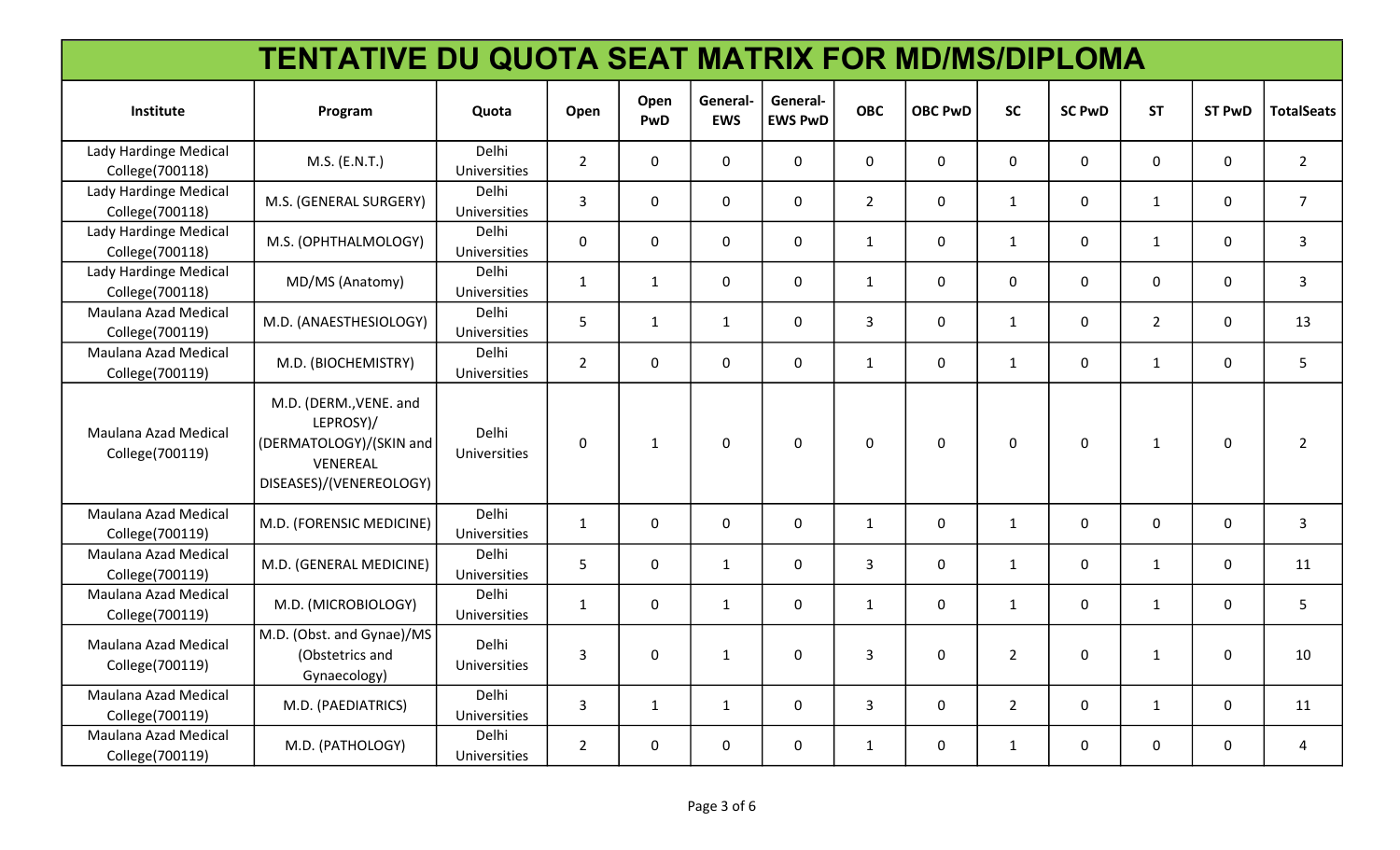| <b>TENTATIVE DU QUOTA SEAT MATRIX FOR MD/MS/DIPLOMA</b>           |                                                                        |                       |                |              |                        |                            |                |                |                |               |              |               |                   |
|-------------------------------------------------------------------|------------------------------------------------------------------------|-----------------------|----------------|--------------|------------------------|----------------------------|----------------|----------------|----------------|---------------|--------------|---------------|-------------------|
| Institute                                                         | Program                                                                | Quota                 | Open           | Open<br>PwD  | General-<br><b>EWS</b> | General-<br><b>EWS PwD</b> | <b>OBC</b>     | <b>OBC PwD</b> | <b>SC</b>      | <b>SC PwD</b> | <b>ST</b>    | <b>ST PwD</b> | <b>TotalSeats</b> |
| Maulana Azad Medical<br>College(700119)                           | M.D. (PHARMACOLOGY)                                                    | Delhi<br>Universities | $\mathbf{1}$   | 0            | $\mathbf{1}$           | $\mathbf{0}$               | $\mathbf{1}$   | 0              | 0              | 0             | 0            | 0             | 3                 |
| Maulana Azad Medical<br>College(700119)                           | M.D. (PHYSIOLOGY)                                                      | Delhi<br>Universities | $\mathbf 0$    | 0            | $\mathbf{1}$           | $\mathbf 0$                | $\mathbf{1}$   | 0              | $\mathbf{1}$   | $\mathbf 0$   | $\mathbf 0$  | $\mathbf 0$   | 3                 |
| Maulana Azad Medical<br>College(700119)                           | M.D. (PREVENTIVE and<br>SOCIAL MEDICINE)/<br><b>COMMUNITY MEDICINE</b> | Delhi<br>Universities | 3              | 0            | $\mathbf 0$            | $\Omega$                   | 1              | $\mathbf 0$    | $\mathbf{1}$   | $\mathbf 0$   | $\mathbf 0$  | $\mathbf 0$   | 5                 |
| Maulana Azad Medical<br>College(700119)                           | M.D. (PSYCHIATRY)                                                      | Delhi<br>Universities | $\mathbf 0$    | $\mathbf 0$  | $\mathbf 0$            | $\mathbf 0$                | $\mathbf{1}$   | $\mathbf 0$    | $\mathbf{1}$   | $\mathbf 0$   | $\mathbf 0$  | $\mathbf 0$   | $\overline{2}$    |
| Maulana Azad Medical<br>College(700119)                           | M.D. (RADIO-DIAGNOSIS)                                                 | Delhi<br>Universities | 5              | $\mathbf{1}$ | $\mathbf{1}$           | $\mathbf 0$                | $\overline{2}$ | 0              | $\mathbf{1}$   | $\mathbf 0$   | $\mathbf 0$  | $\mathbf{0}$  | 10                |
| <b>Maulana Azad Medical</b><br>College(700119)                    | M.D. (Radiotherapy/Radio<br>Oncology)                                  | Delhi<br>Universities | 1              | 0            | $\mathbf 0$            | $\Omega$                   | $\mathbf{1}$   | $\mathbf 0$    | $\mathbf{1}$   | $\mathbf 0$   | $\mathbf{0}$ | $\mathbf{0}$  | 3                 |
| Maulana Azad Medical<br>College(700119)                           | M.S. (E.N.T.)                                                          | Delhi<br>Universities | $\mathbf{1}$   | $\pmb{0}$    | $\mathbf 0$            | $\mathbf 0$                | $\mathbf{1}$   | $\mathbf 0$    | $\mathbf{1}$   | $\mathbf 0$   | $\mathbf{1}$ | $\mathbf 0$   | 4                 |
| Maulana Azad Medical<br>College(700119)                           | M.S. (GENERAL SURGERY)                                                 | Delhi<br>Universities | 3              | 0            | $\mathbf{1}$           | $\mathbf{0}$               | $\overline{2}$ | 0              | $\mathbf{1}$   | $\mathbf 0$   | $\mathbf{1}$ | 0             | 8                 |
| Maulana Azad Medical<br>College(700119)                           | M.S. (OPHTHALMOLOGY)                                                   | Delhi<br>Universities | 5              | $\pmb{0}$    | $\mathbf 0$            | 0                          | $\overline{2}$ | $\mathbf 0$    | $\mathbf{1}$   | $\mathbf 0$   | 0            | 0             | 8                 |
| Maulana Azad Medical<br>College(700119)                           | M.S. (ORTHOPAEDICS)                                                    | Delhi<br>Universities | $\overline{2}$ | 0            | $\mathbf 0$            | $\mathbf{0}$               | $2^{\circ}$    | $\mathbf 0$    | $\overline{2}$ | $\mathbf 0$   | $\mathbf{1}$ | 0             | $\overline{7}$    |
| Maulana Azad Medical<br>College(700119)                           | MD/MS (Anatomy)                                                        | Delhi<br>Universities | $\mathbf{1}$   | 0            | $\mathbf 0$            | 0                          | 1              | 0              | $\mathbf{1}$   | 0             | $\mathbf{1}$ | 0             | 4                 |
| The National Institute of<br>Health and Family<br>Welfare(700120) | DIPLOMA IN HEALTH<br>ADMINISTRATION                                    | Delhi<br>Universities | $\overline{2}$ | 0            | 0                      | 0                          | 1              | 0              | 0              | 0             | 0            | 0             | 3                 |
| The National Institute of<br>Health and Family<br>Welfare(700120) | M.D. (COMMUNITY HEALTH<br>and ADMN.)                                   | Delhi<br>Universities | $\overline{2}$ | $\mathbf 0$  | $\mathbf{1}$           | $\mathbf 0$                | 0              | $\mathbf{1}$   | $\mathbf{1}$   | $\pmb{0}$     | $\mathbf 0$  | 0             | 5                 |
| University College of Medical<br>Sciences(700123)                 | M.D. (ANAESTHESIOLOGY)                                                 | Delhi<br>Universities | $\mathbf{3}$   | $\mathbf 0$  | $\overline{2}$         | $\mathbf 0$                | 3              | $\mathbf 0$    | $\overline{2}$ | $\pmb{0}$     | 0            | 0             | 10                |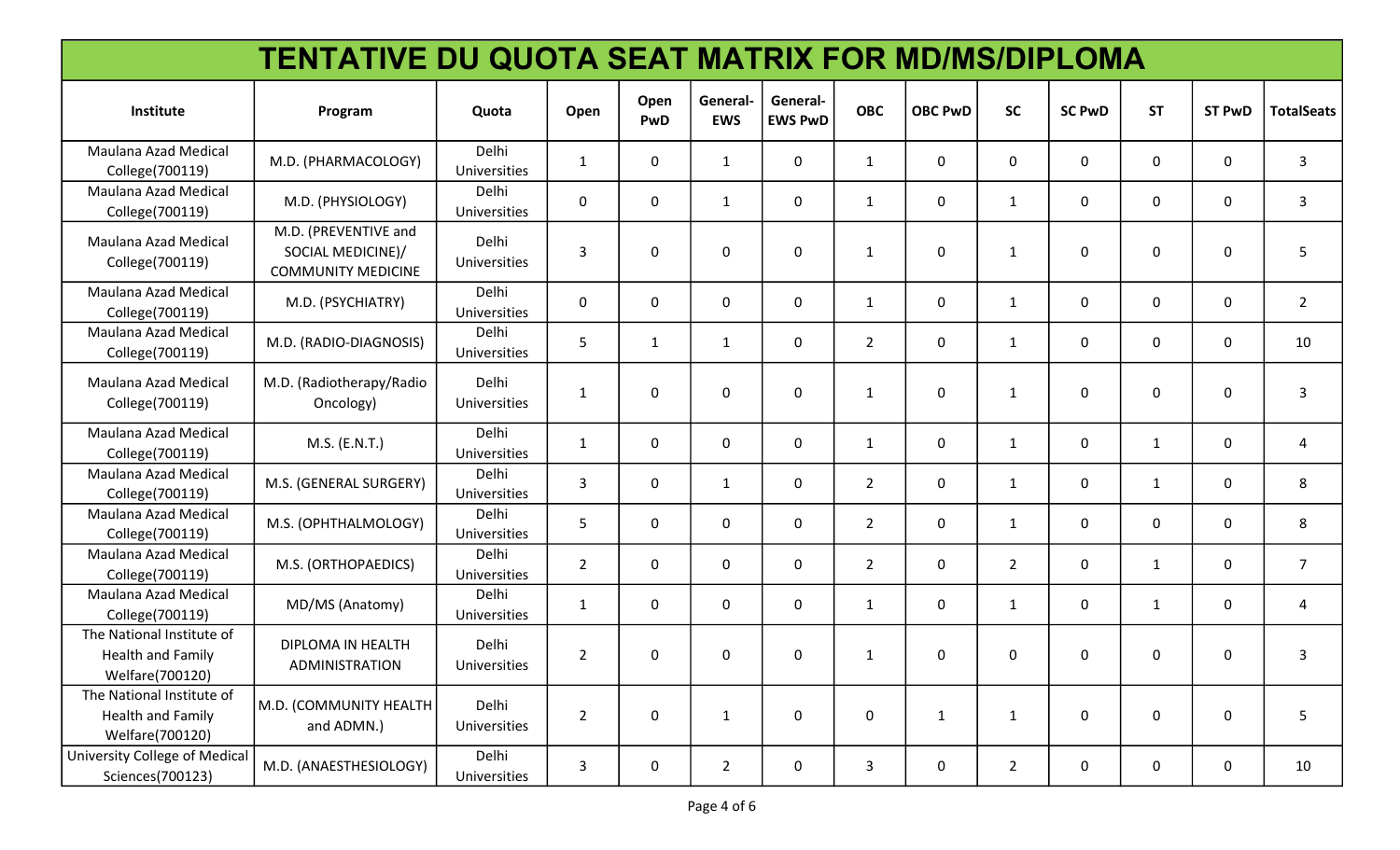| <b>TENTATIVE DU QUOTA SEAT MATRIX FOR MD/MS/DIPLOMA</b> |                                                                                                       |                       |                |              |                        |                            |                |                |                |               |              |               |                   |
|---------------------------------------------------------|-------------------------------------------------------------------------------------------------------|-----------------------|----------------|--------------|------------------------|----------------------------|----------------|----------------|----------------|---------------|--------------|---------------|-------------------|
| Institute                                               | Program                                                                                               | Quota                 | Open           | Open<br>PwD  | General-<br><b>EWS</b> | General-<br><b>EWS PwD</b> | <b>OBC</b>     | <b>OBC PwD</b> | <b>SC</b>      | <b>SC PwD</b> | <b>ST</b>    | <b>ST PwD</b> | <b>TotalSeats</b> |
| University College of Medical<br>Sciences(700123)       | M.D. (BIOCHEMISTRY)                                                                                   | Delhi<br>Universities | $\mathbf 0$    | $\mathbf{0}$ | $\Omega$               | 0                          | $\mathbf{1}$   | 0              | 0              | 0             | 0            | 0             | $\mathbf{1}$      |
| University College of Medical<br>Sciences(700123)       | M.D. (DERM., VENE. and<br>LEPROSY)/<br>(DERMATOLOGY)/(SKIN and<br>VENEREAL<br>DISEASES)/(VENEREOLOGY) | Delhi<br>Universities | $\mathbf 0$    | $\mathbf 0$  | $\mathbf 0$            | $\mathbf{0}$               | $\mathbf 0$    | $\mathbf 0$    | $\mathbf{1}$   | $\mathbf 0$   | $\mathbf{0}$ | 0             | $\mathbf{1}$      |
| University College of Medical<br>Sciences(700123)       | M.D. (FORENSIC MEDICINE)                                                                              | Delhi<br>Universities | 3              | $\mathbf 0$  | $\mathbf{1}$           | 0                          | $\mathbf{1}$   | $\mathbf 0$    | 0              | $\mathbf 0$   | 0            | 0             | 5                 |
| University College of Medical<br>Sciences(700123)       | M.D. (GENERAL MEDICINE)                                                                               | Delhi<br>Universities | $\overline{2}$ | $\mathbf{1}$ | $\mathbf{1}$           | $\mathbf{0}$               | $\overline{2}$ | $\mathbf 0$    | $\overline{2}$ | $\mathbf 0$   | 0            | 0             | 8                 |
| University College of Medical<br>Sciences(700123)       | M.D. (MICROBIOLOGY)                                                                                   | Delhi<br>Universities | $\overline{2}$ | 0            | 0                      | 0                          | $\overline{2}$ | 0              | $\mathbf{1}$   | 0             | 0            | 0             | 5                 |
| University College of Medical<br>Sciences(700123)       | M.D. (Obst. and Gynae)/MS<br>(Obstetrics and<br>Gynaecology)                                          | Delhi<br>Universities | 3              | $\mathbf 0$  | $\overline{2}$         | 0                          | $\mathbf 0$    | $\mathbf{1}$   | $\mathbf{1}$   | $\mathbf 0$   | 0            | 0             | $\overline{7}$    |
| University College of Medical<br>Sciences(700123)       | M.D. (PAEDIATRICS)                                                                                    | Delhi<br>Universities | 5              | $\mathbf 0$  | $\mathbf{1}$           | 0                          | $\overline{2}$ | 0              | $\mathbf{1}$   | $\mathbf{0}$  | 0            | 0             | 9                 |
| University College of Medical<br>Sciences(700123)       | M.D. (PATHOLOGY)                                                                                      | Delhi<br>Universities | 3              | 0            | $\mathbf{1}$           | $\mathbf{0}$               | $\overline{2}$ | $\mathbf 0$    | 1              | 0             | 1            | 0             | 8                 |
| University College of Medical<br>Sciences(700123)       | M.D. (PHARMACOLOGY)                                                                                   | Delhi<br>Universities | $\overline{2}$ | $\mathbf 0$  | 0                      | 0                          | $\mathsf{O}$   | $\mathbf{1}$   | $\mathbf{1}$   | 0             | 0            | 0             | 4                 |
| University College of Medical<br>Sciences(700123)       | M.D. (PHYSIOLOGY)                                                                                     | Delhi<br>Universities | $\mathbf{3}$   | $\mathbf 0$  | $\Omega$               | 0                          | $\mathbf{1}$   | $\mathbf 0$    | $\mathbf 0$    | $\mathbf 0$   | 0            | 0             | 4                 |
| University College of Medical<br>Sciences(700123)       | M.D. (PREVENTIVE and<br>SOCIAL MEDICINE)/<br><b>COMMUNITY MEDICINE</b>                                | Delhi<br>Universities | 3              | 0            | 0                      | 0                          | $\overline{2}$ | 0              | $\mathbf{1}$   | $\mathbf 0$   | 0            | 0             | 6                 |
| University College of Medical<br>Sciences(700123)       | M.D. (RADIO-DIAGNOSIS)                                                                                | Delhi<br>Universities | $\mathbf{1}$   | $\mathbf 0$  | $\mathbf 0$            | 0                          | $\overline{2}$ | 0              | $\mathbf{1}$   | $\mathbf 0$   | $\mathbf{1}$ | 0             | 5                 |
| University College of Medical<br>Sciences(700123)       | M.S. (E.N.T.)                                                                                         | Delhi<br>Universities | $\mathbf{1}$   | 0            | $\mathbf{1}$           | 0                          | $\mathbf{1}$   | 0              | $\mathbf 0$    | 0             | 0            | 0             | 3                 |